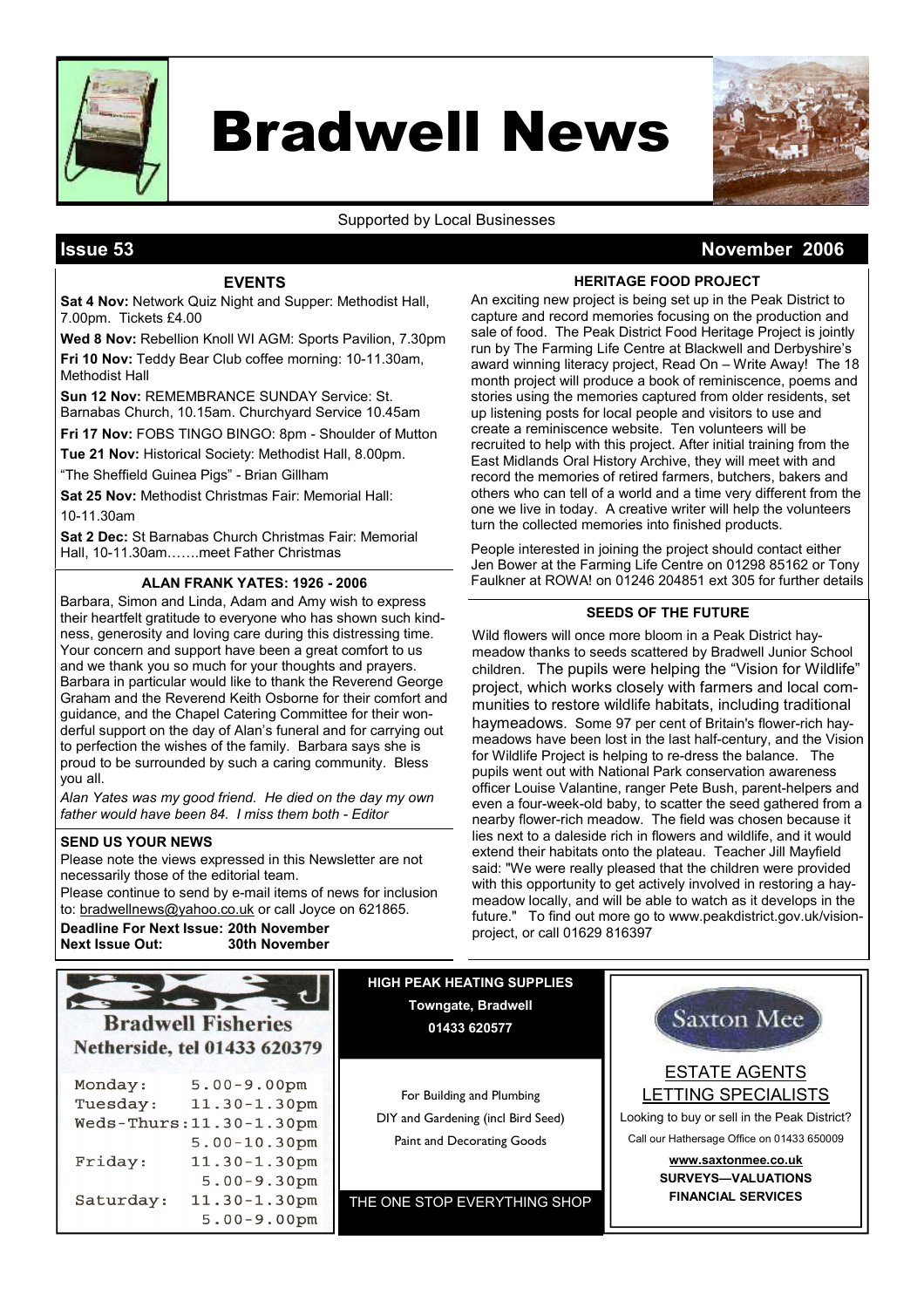

### PARISH COUNCIL NOTES

#### Community Service (CS)

Many thanks to the Buxton CS team for clearing the accumulated rubbish and overgrowth from the Peace Garden and making it once again a pleasant amenity for elderly residents - also for the emergency repairs they made to the vandalised boundary wall in the Town bottom playing field. PC Doug. Eyre and Paddy Allen made the necessary arrangements with the CS supervisors.

#### Free Doggie Bags

Apologies for the temporary shortage of these at the Post Office. We previously obtained them from Derbyshire Dales District Council, but they have now ceased supplying them to Parishes - so our Parish Clerk is searching for an alternative source. Hopefully, by the time you read this, we will have restocked the Post Office. Thanks again to Peter and Anne for providing their services and stock-space free of charge.

#### Bradwell Dale

Peak District National Park 'Vision Project' have expressed an interest in creating a plan for easier access to, and environmental/ecological improvement of, this neglected area. A large part of the Dale is owned by the Parish Council and we are arranging a site meeting with the Vision Project team to discuss the options. There is no certainty at the moment that funds will be available but we would be pleased to receive ideas, from residents, for recreational, school-project or any other schemes which might suitable for the Dale.

#### Affordable Housing

Derbyshire Dales DC have indicated that a needs survey might be carried out in the village w/comm Nov. 6th, so you may have received a questionnaire by the time you read this. We had a meeting with Northern Counties Housing Association (NCHA) on October 20th at which they reaffirmed their wish to build more 'Affordable' houses in Bradwell and they told us they would make up to £5000 available for resident workshops etc. to establish precise requirements. We are now trying to arrange a joint meeting with NCHA and DDDC to pull all this together. However, if you do receive a survey questionnaire, we ask that you complete and return it whether or not you require housing. Survey results have much more validity if all questionnaire recipients respond.

# Page 2 and 1 and 1 and 1 and 1 and 1 and 1 and 1 and 1 and 1 and 1 and 1 and 1 and 1 and 1 and 1 and 1 and 1 and 1 and 1 and 1 and 1 and 1 and 1 and 1 and 1 and 1 and 1 and 1 and 1 and 1 and 1 and 1 and 1 and 1 and 1 and 1

### BRADWELL ROVERS JUNIOR FC

On Monday 9th October 2006 Hope Valley Lions Club held a presentation before the start of their meeting. It was to present a cheque to Bradwell Junior FC for the purchase of new kit for the U14's & U16's teams. Lions Club President Richard Shackleton said it is a great honour for Hope Valley Lions to sponsor both the U14's & U16's football teams and wished them both good luck for the season.



N Hobson, C Mackenzie, R Shackleton, S Brown & C Brown

#### BRADWELL 1st TEAM

After a grim start to their season in Division A, Bradwell 1st team have recovered their momentum and returned to winning ways. Hayfield was a disastrous start with a 4-0 defeat, in what was a lack lustre performance in every aspect of the game. We then entertained Dronfield A team at home and took the honours with a 2-1 win for our first 3 points of the season. A much better result. Hathersage were our next opponents at home and again with the commitment and team effort we won comfortably 7-0. Hunters Bar were next away, where we battled and fought to gain our third victory with a 1-0 win. Our recent victory was an 8-0 hammering of Grindleford at home, where the whole team performed admirably and showed just what they are capable of with a brilliant team performance. The rest of the season looks very promising and support would be appreciated for both our sides, at home especially. On that note, a special mention for the reserve side. A young side with many still at school, after a tough start adapting to senior football they overcame Calver 2-1 for their first win in Division B

#### WASTE COLLECTIONS

Saturday 25th November and Saturday 16th December For all new residents, waste collections are at these locations: 0745 - 0930 Opposite Shoulder of Mutton 0935 - 1015 By the Public Conveniences 1020 - 1045 End of Gore Lane

Chris Furness

# THE BOWLING GREEN INN

Angela and Glyn invite you to come and relax by our lovely log fire

- Enjoy our wholesome country cooking. 2-COURSE SPECIAL £6.95 weekday lunch times
- Sample the latest award winning GUEST BEERS
- Stay in one of our luxury guest bedrooms

Tel 01433 620450 Christmas menu now available

# MOVING HOME? NEED TO PACK?

Get your cartons and packaging from

# BRADWELL PACKAGING

TELEPHONE: 01433 620590 Bradwell Packaging Services Ltd. Stretfield Mill, Bradwell Hope Valley, Derbyshire S33 9JT

# **THE** NEW BATH INN

TEL: 01433 620431 GOOD, HONEST FOOD

Mon - Sat: 12:00 to 2:00 6:00 to 8:30 Sunday: 12:00 to 3:00

Christmas menu now available

QUIZ NIGHT FRIDAY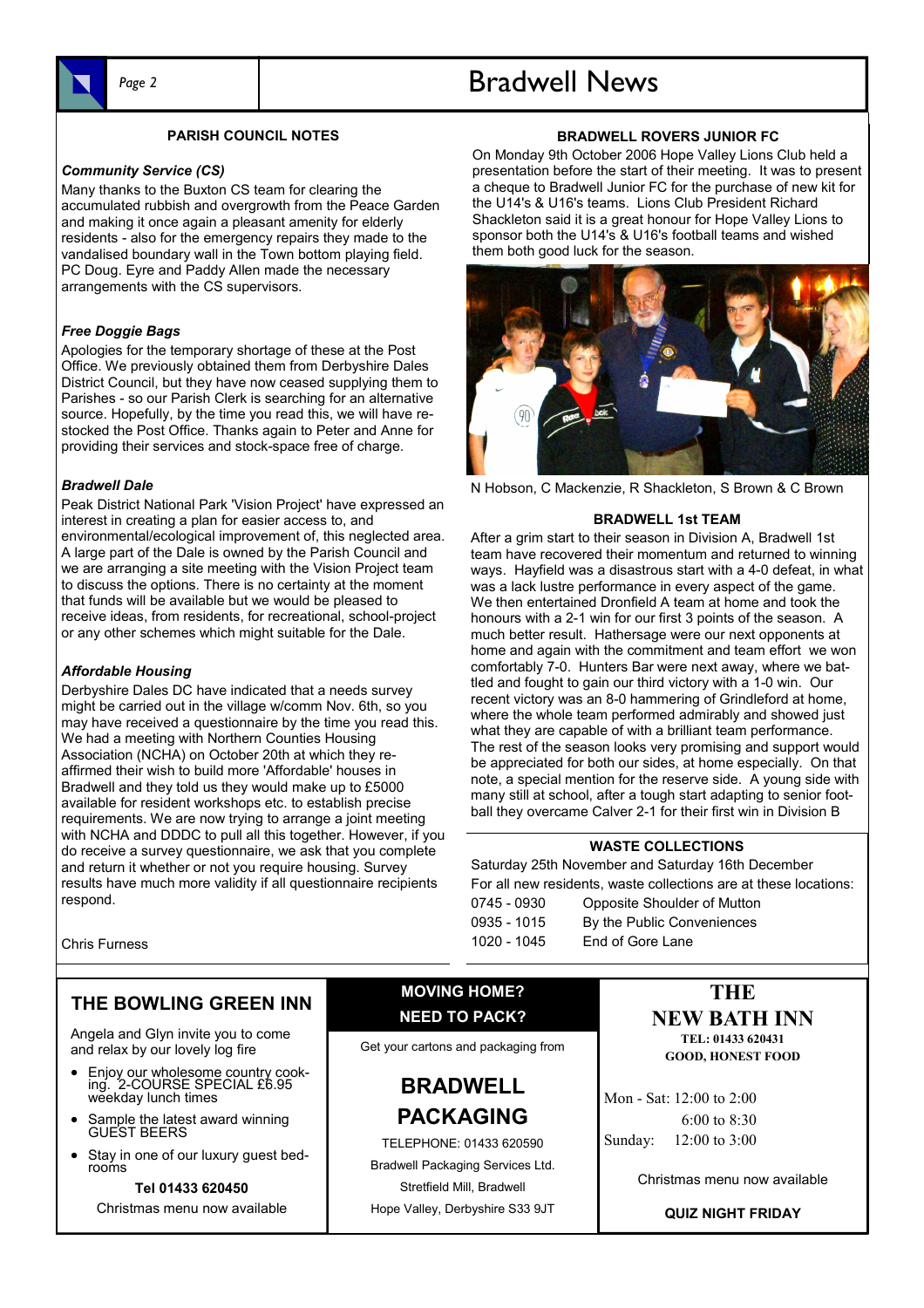#### ANONYMOUS LETTER

The Bradwell News has received an anonymous letter critical of the proposal to erect a shelter on the Beggar's Plot. We are always pleased to publish letters on any subject of interest to the village, but regret that we are unable to do so for anonymous submissions. On request, we can withhold your name from publication, but you must identify yourself to at least one of the editorial staff when sending copy for print.

#### FOBS

The committee would like to thank Rhian Simpson for her hard work as chairperson over the last 2 years. Katrina Moseley takes over as Chair, with Sharon Newsom as Vice-Chair. Many thanks also to all who helped and supported us in our latest fundraising events - Bags2School, Spring bulbs and Phoenix cards. We hope to see lots of you on Friday 17th November for our annual Tingo Bingo - eyes down at 8pm at the Shoulder of Mutton. It should be a fun evening.

#### INFANT SCHOOL NEWS

We would like to thank Chris Furness for all his hard work and support over the last 5 years as Chair of Governors. Ruth Allen replaces him as Chair with Joanna Green as Vice-Chair. The Infant School has had a good half-term with the new reception children settling in well and making full use of the fantastic outdoor learning area. The children clearly enjoyed performing at their Harvest Festival Service, and had fun dressing up as nursery rhyme characters to celebrate National Book Day. They recently raised money for

#### Breast Cancer by dressing in pink and purple.

#### THE TEDDY BEAR CLUB

Tickets are on sale now for our annual grand raffle draw and once again we have some fantastic prizes on offer - 1st prize Luxury Hamper, 2nd prize £25 cash, and many others including theatre tickets, £25 gift vouchers, ice-cream vouchers. Tickets are available from Bradwell Post Office, committee members and outside the Co-op on Saturday 4th Nov. The draw will take place at a coffee morning on Friday 10th Nov tombola, treasure map and cake stall - 10.00 - 11.30am at the Methodist Hall. Please come and support us - all proceeds go towards the baby and toddlers Christmas Party

#### GOD'S GREEN AGENDA

Sorry to those of you who were waiting last month for an announcement of some impending evenings tackling green issues, my workload became rather unmanageable when I returned from holiday. However this month I am able to announce that a series of meetings is being planned under the title of: 'God's Green Agenda'. The aim is to approach the subject of our environment from a practical angle whilst at the same time asking does the bible have anything useful to



# MISTER CARPET

(John and Steve) Select your new carpets or vinyl in your own home or visit our showroom at 428 Ecclesall Road, Sheffield Free estimates - No obligation Telephone Sheffield 0114 268 1733 or Bradwell: 01433 623700 and 623800 Mobiles: 07711 753018 & 07803 273172

> Carpets fitted and refitted No Job Too Small

## THE SHOULDER OF MUTTON Hope Valley 620427

| <b>Sat 11 Nov:</b> Tony Rutherford: Male Vocalist |
|---------------------------------------------------|
| <b>Fri 17 Nov: FOBS TINGO BINGO</b>               |
| Tue 21 Nov: Make-up Party by Virgin               |
| <b>Blast from the Past</b>                        |
|                                                   |

Christmas meals, bookings only. Parties catered. Christmas menu £15.00 per head

QUIZ NIGHT Sunday 9pm - Free Supper

#### contribute here. Of course as you would expect, I believe it does, but would really welcome open discussion and debate. I am not an expert in these matters and am hoping that other people will bring their expertise and experience along. So the first of what I hope will be several opportunities to learn from

each other is on 23rd November at 2 pm in the Methodist church lounge, Towngate, Bradwell. Following this first meeting, which will be a general introduction to the subject, each month we will tackle one of the following: Recycling and reduc-

ing, Water, Energy consumption, Transport, Supermarket chal-

lenge, Biodiversity & pollution.Please do put this date in your diary and we will have more dates next month when the calendar is worked out. With love and prayers. Revd Keith Osborn

#### BRADWELL PRE SCHOOL

Bradwell pre-school held a very successful Rummage Sale which raised £362. This money will be put towards the cost of their new temporary building. Very many thanks to all who donated, helped and of course came and supported

#### LETTER FROM AMERICA

Dear citizens of Bradwell,

We visited your village on September 15, 2006 . Being from America , and tired from a day of walking, we didn't know to stand up and flag down the bus (in the U.S. they always stop). Thus the last bus back to Buxton on Friday evening went right by us! Not knowing what to do next, we went into a shop to inquire, and everything turned out just fine in the end. We'd like to offer some words of appreciation:

Thanks to the shop clerk who looked up the name of a driver for us. Thanks to the bartender and the customer, a local farmer, in the Shoulder of Mutton who helped us hire a car back to Buxton. Thanks to the driver, Brian Jackson of Hope, who took us. Thanks to the people who kindly allow a footpath along their field to allow visitors to walk down. We enjoyed our stroll up the steep streets and down past your sheep, stone walls, and wildflowers. We had a lovely rest eating chips on a bench in Beggars Plot, as well. We stopped in Bradwell intentionally, because we read before our holiday that your village would give us a more realistic view of everyday life in the Peak District, less spoiled by tourism than most. We also read the Bradwell News on line, and must say we appreciate your village's efforts to preserve its integrity and history. In rural New York state ( USA ) we have similar problems regarding truck traffic, affordable housing and the loss of original character to the tourist trade, and admire the steps you've taken to maintain a thriving local community. We'll continue to check the Bradwell News website to follow your progress! Sincerely,

Jack and Peggy Huckel, 65 Castleberry Drive, Gansevoort , New York , USA 12831

# YOUR LOCAL PRIVATE HIRE TAXI

Airports, Stations, Functions City Clubs etc., Tel: Peter Armitage on 01298 872107 and Mick Rowland on 01433 621924